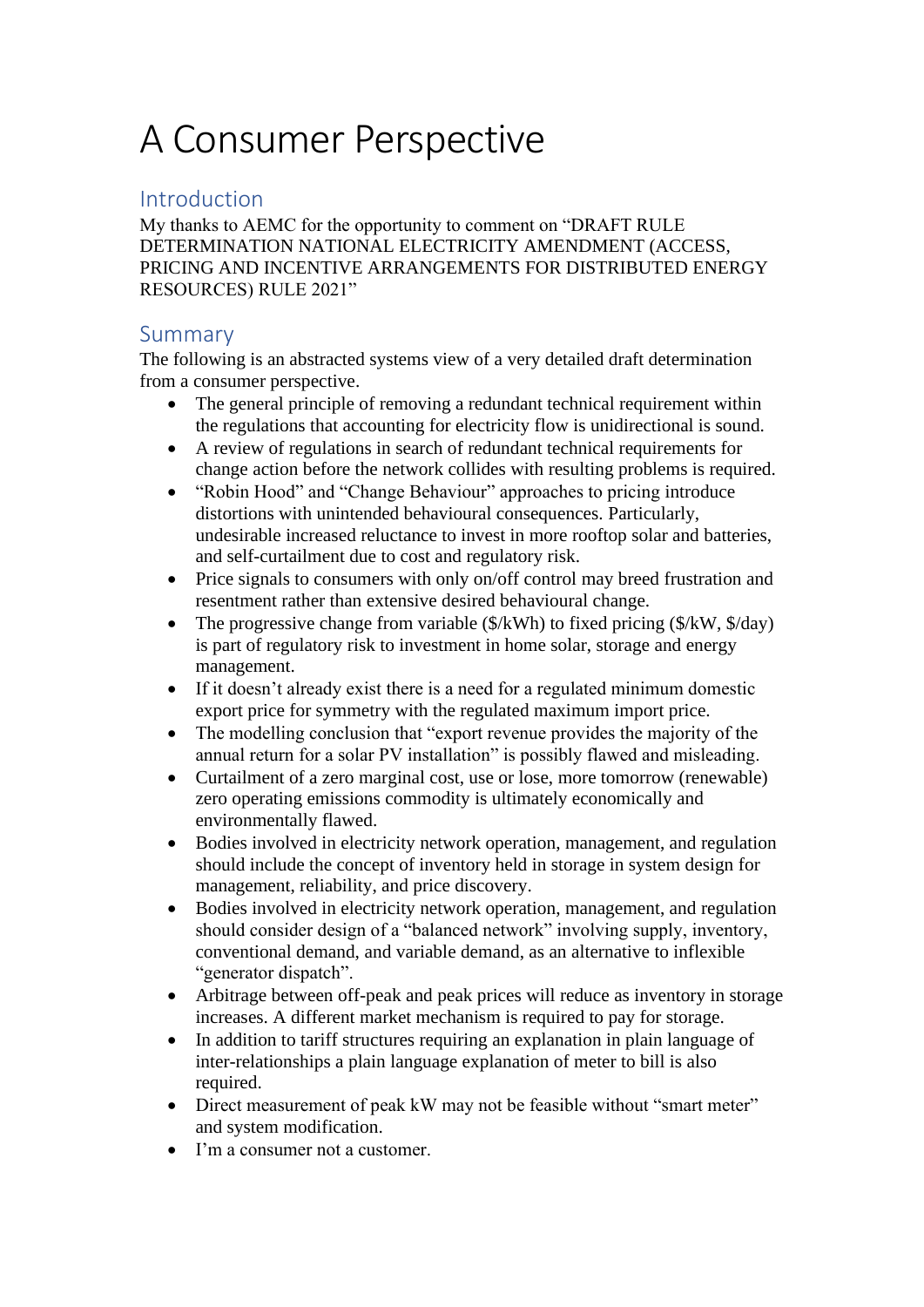# General Principle

In a general "Systems" sense any management requirement that electricity only flow in one direction in the network is a redundant technical requirement.

Removal of the regulatory constraint on export pricing is in everyone's best interests.

One hopes that physical network development of export capacity has not been significantly inhibited by regulation.

Perhaps a review of regulations to identify other redundant technical requirements may be appropriate as a more efficient alternative to waiting until they become a problem with a long lead time to fix.

# Pricing

The draft determination has recognised that allowing the flow of electricity to be costed and priced in both directions may lead to any or all of the following consumer price strategies while (correctly) advocating none:-

- prices reflective of cost
- prices reflective of perceived ability to pay
- coercive price signals attempting to influence consumer behaviour

While laudable in intent the "Robin Hood" approach may act as a disincentive to new rooftop solar installs as much as an incentive to increase the total investment by installing batteries alongside existing rooftop solar. The "\$100/year price signal" suggested indirectly states "if you are perceived to have an advantage we will reduce it". It is doubtful if a "\$100/year price signal" will be sufficient to influence the uptake of batteries in households.

The "Change Behaviour" approach is also suspect. Coercive price signals are a very poor form of control. For historical reasons we have defined the interface between the network and the household as the meter. The "smart meter" provides data to the service provider but is not designed to assist the household in real time energy management. Neither are appliances. Real time energy management requires further household investment and is in its infancy.

A simple example. My air conditioner controls temperature by varying power. I can indirectly control power with temperature setting but that is not predictable. I cannot directly control power consumption beyond on/off. An ARENA approach to integration was to add a "minimise power consumption" switch controlled by the service provider rather than the appliance owner.

Another simple example. My solar inverter curtails export and only knows part of the possible excess solar harvest to divert to hot water. My solar ready heat pump only turns on when the thermostat requires and doesn't show water temperature for energy requirement calculation. A \$15 timer is a superior outcome to attempting interfacing the two devices.

A typical human behaviour when deprived of control is to abdicate responsibility.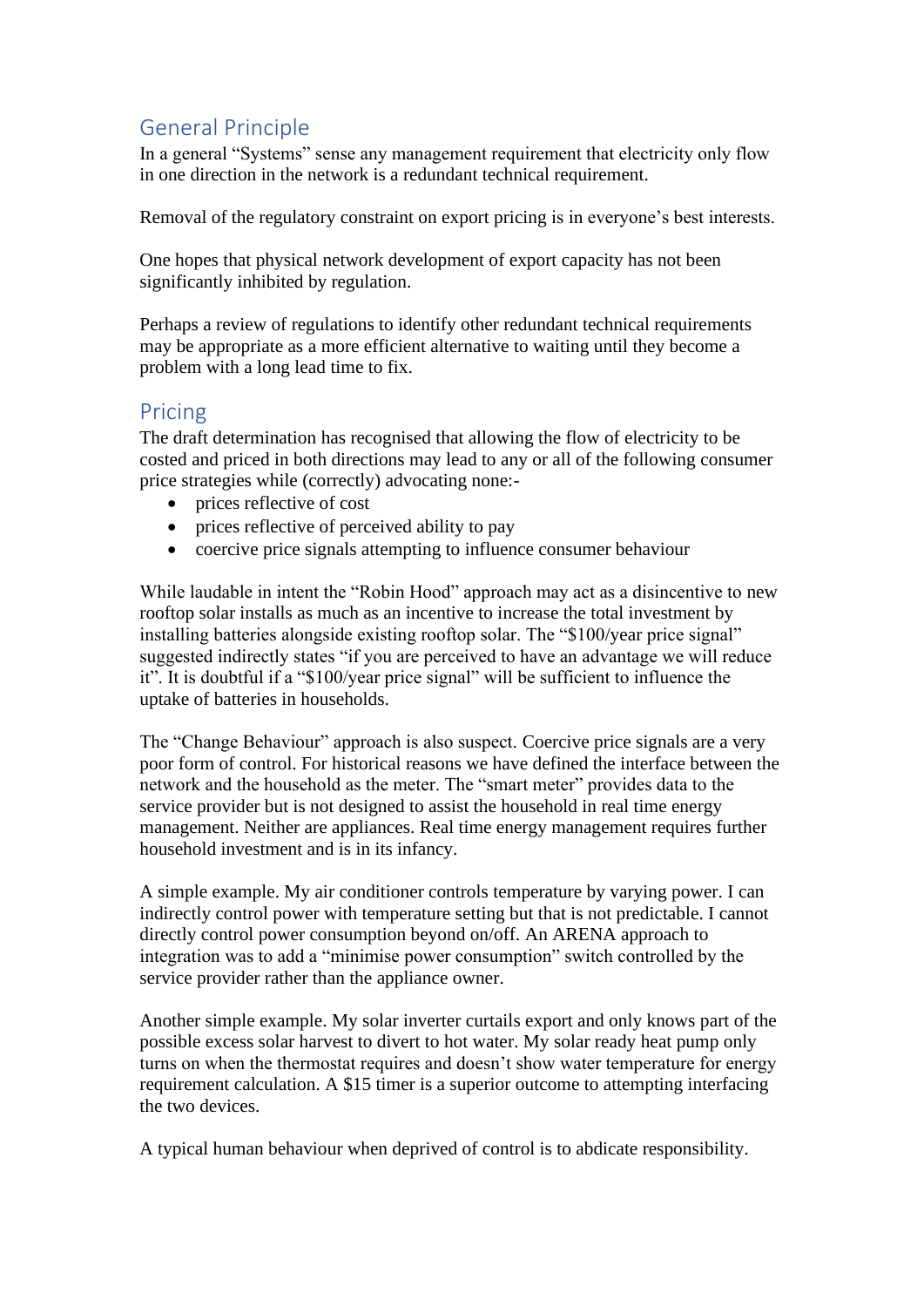Coercive price signals without effective means for individuals to control power have to be very strong to have a significant effect. Electricity demand is inelastic due both the willingness of people to pay for convenience and the lack of control beyond on/off.

In the context of the draft determination to allow introduction of an export capacity price, patently my solar inverter is capable of curtailing export at 5kW. As currently designed there is no consumer configuration of the inverter to set time of day export limits. The consumer is a price taker. A first behavioural response to the prospect of a price signal to manage export may be to ask the inverter provider to modify the firmware to give the consumer some measure of control. The "take my bat and ball" behavioural response that finds the optimum between the cost of export and the price.

Some consumers may opt to accept increased cost in order to reduce emissions from fossil fuel generators. While perhaps feeling exploited.

#### Modelling

The following conclusion appears on page 247 of the draft determination:-

"……. export revenue provides the majority of the annual return for a solar PV installation"

Below is a table of prices from a South East Queensland electricity retailer.

If I have understood correctly the capacity demand charge is a recent addition due to a new default tariff from when meters are replaced or July 1<sup>st</sup> 2021. A direct additional cost of having a "smart meter". Not yet visible on comparison or retail web sites.

| Source                  | Price Item                    | Base      | $Base +$  | Premium   |
|-------------------------|-------------------------------|-----------|-----------|-----------|
|                         |                               |           | Solar     | Solar     |
|                         |                               |           |           |           |
| <b>Retail Website</b>   | Connection \$/day             | \$0.9470  | \$0.9470  | \$1.1150  |
|                         | Solar Meter \$/day            |           | \$0.0698  | \$0.0698  |
|                         |                               |           |           |           |
|                         | Consumption \$/kWh            | \$0.1987  | \$0.1987  | \$0.2394  |
|                         | Export \$/kWh                 |           | \$0.0600  | \$0.1400  |
|                         |                               |           |           |           |
|                         |                               |           |           |           |
| <b>Electricity Bill</b> | <b>Capacity Demand Charge</b> | \$0.25971 | \$0.25971 | \$0.25971 |
|                         | \$/kW/day                     |           |           |           |

The untrained eye could be forgiven for thinking the prices are not cost reflective and struggle to identify price signals.

While there are no doubt better deals available I am having some difficulty reconciling the table with the model conclusion that "export revenue provides the majority of the annual return for a solar PV installation".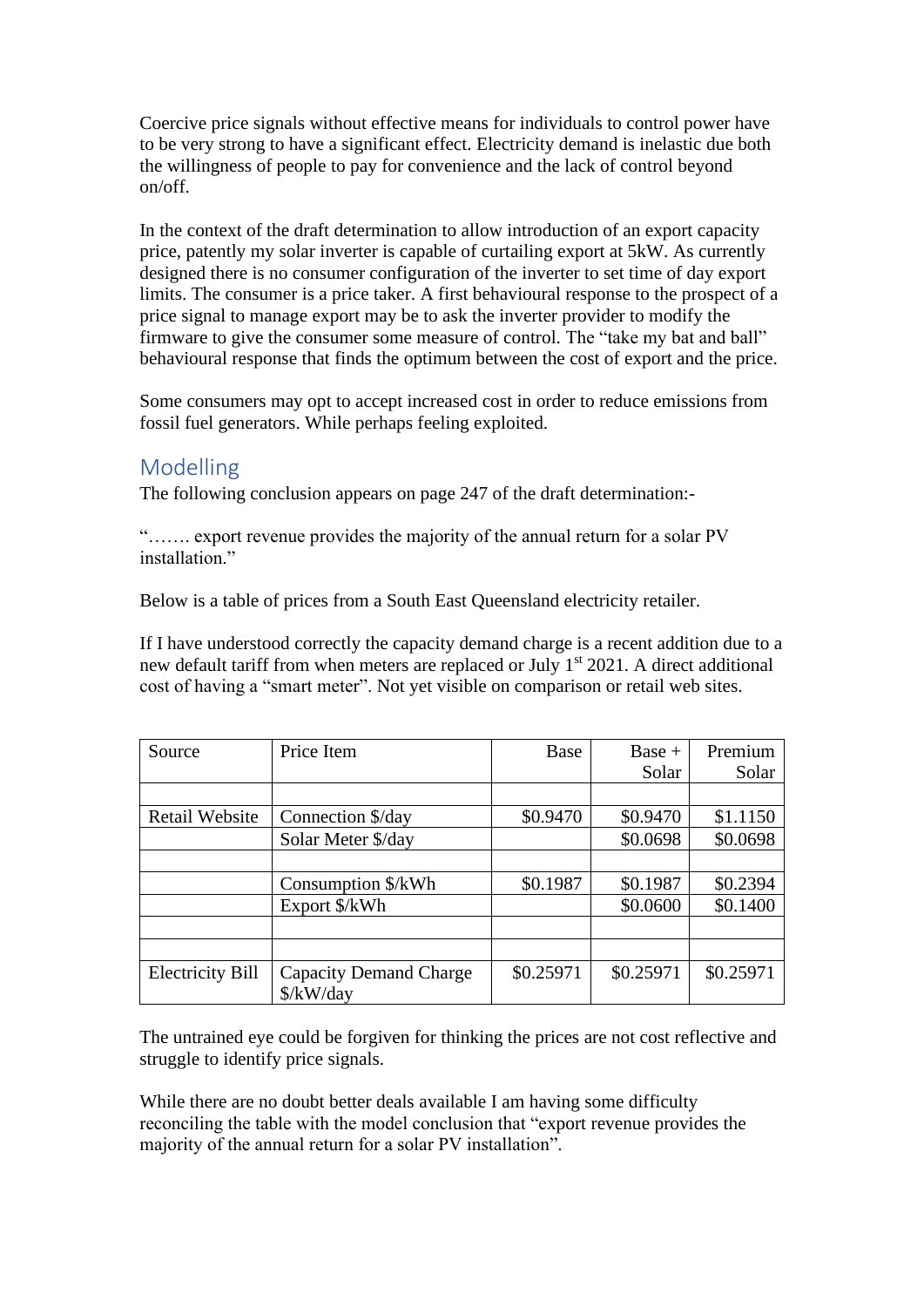The model used in the draft determination may be incomplete and not reflect reality.

For some consumers the cost is reduced by the Queensland Government Electricity Rebate (\$0.93 /day) regardless of the presence of solar.

#### Retail Price Trends – From Variable to Fixed

There is an inevitable trend in retail electricity prices from variable (\$/kWh) to fixed (\$/day, \$/kW/day).

The underlying reason is that renewables are zero marginal operating cost, are use or lose, and there is more tomorrow (they are renewable). This creates an imperative to produce, to fully utilise available wind and sun, which is not present with fossil fuel generators that have operated at average about 60% utilisation of nameplate capacity since Adam was a boy.

This is reflected in falling \$/kWh prices. Perhaps tending towards (but maybe never getting there) all fixed price with unlimited supply. The promise that nuclear once held but failed to deliver, of "too cheap to meter", may yet, at least partly, be realised.

Consumers are price takers. Import tariffs are falling slowly. Export tariffs are falling more rapidly. Simply because consumers are willing to pay for convenience while retailers know that the cost of rooftop solar is a sunk cost and excess solar for export has zero marginal cost – any revenue is good revenue.

However, if/when the fixed export cost provided for in the draft determination exceeds the export value of excess solar the consumer will self-curtail.

From a consumer perspective the result of the draft determination will be an additional fixed cost for rooftop solar installations while export prices continue to fall.

If it doesn't already exist there is a need for a regulated minimum export price for symmetry with the regulated maximum import price.

From the retailer's perspective revenue is more guaranteed with fixed charges than with variable.

Ultimately, consumers question their attachment to the network as off-grid becomes more attractive.

The progressive change in electricity from variable to fixed prices is a regulatory (sovereign) risk for investments in home solar, batteries, and energy management.

#### Curtailment

Curtailing a zero marginal cost zero emissions commodity is in no-one's interests. In any capital intensive industry the pathway to efficiency and lower prices is to increase utilisation. To reduce \$/kWh by increasing kWh.

This is typically achieved by investing relatively small amounts of capital to successively remove bottlenecks and incrementally increase utilisation of the whole network.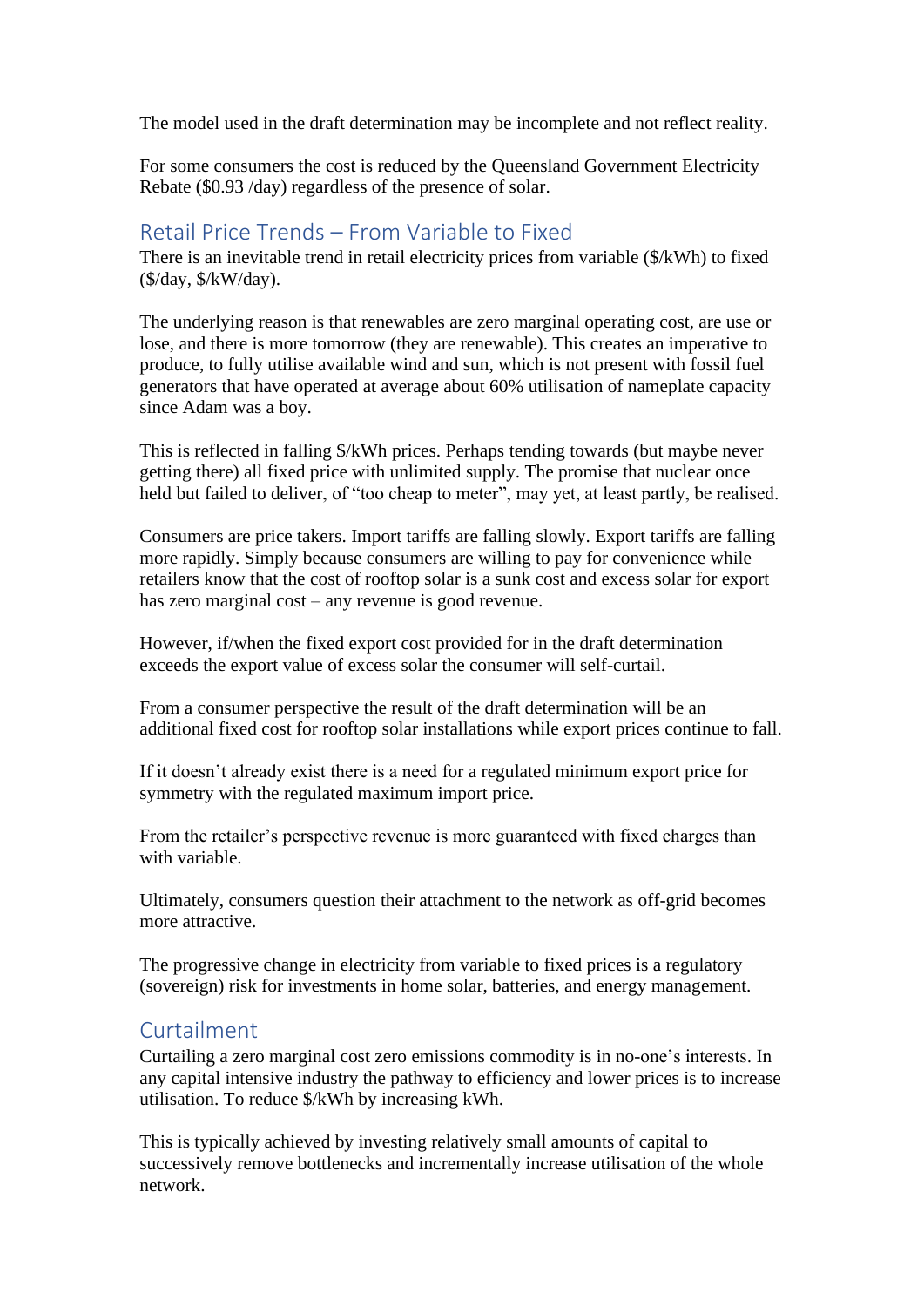Historically the bottleneck in electricity networks has been demand. By design. If we look far enough ahead the bottleneck will probably be supply due to the fundamental characteristics of renewables. A very different network operating paradigm.

It is as if we are currently attempting to make renewables behave like fossil whereas at some time in the future it will become glaringly obvious that approach is flawed. Renewables present a different paradigm.

At the extreme, with more than 100% (of current annual energy demand) renewables, it will be more economic across the whole network to operate a hydrogen electrolyser, desalination plant, or new variable electricity demand, at 99% utilisation, than a peaking generator at 1% utilisation. The rule change that allowed big loads to bid reduction of demand to the wholesale market as if it were increased supply is a very small step. One trusts that engineering, market, and management systems design will evolve appropriately and coherently.

I am confused over the intent of Customer Export Curtailment Values (CECV) in the draft determination. I have searched for clarity both within the draft determination and elsewhere. Which makes it difficult to comment. I infer it is a planning mechanism with indirect consequences for consumer prices.

Presumably curtailment is dynamic in consideration of real time geographic differences in availability of sun and wind and managed coherently with variable demand where curtailment is the last option – balanced network management with supply, inventory, conventional demand and variable demand rather than the existing limiting, asymmetrical, inflexible, dispatch management paradigm.

In general, throwing away otherwise cost free energy, increasing the overall price for everyone, does not make long term economic sense.

I am reasonably certain that on some days weather across the nation will be inconsistent, creating geographic differences in renewables output. A price mechanism that doesn't recognise this, where consumers with rooftop solar have no mechanism for real time control, is potentially flawed.

One hopes that if customer exports are to be curtailed there is a balancing requirement for the network to reduce the bottleneck constraint that causes it.

I suspect that when there is no economic justification for increasing CECV there is no justification for an export price as there is no change to pay for.

## Alternative Energy

For some consumers it makes sense to move from other sources of energy to zero emissions electricity.

Thus a change from gas hot water to electric hot water. Despite government subsidy for replacing gas with gas and the lack of integration of "solar ready heat pump" with solar inverter for energy management. Return on investment may never occur.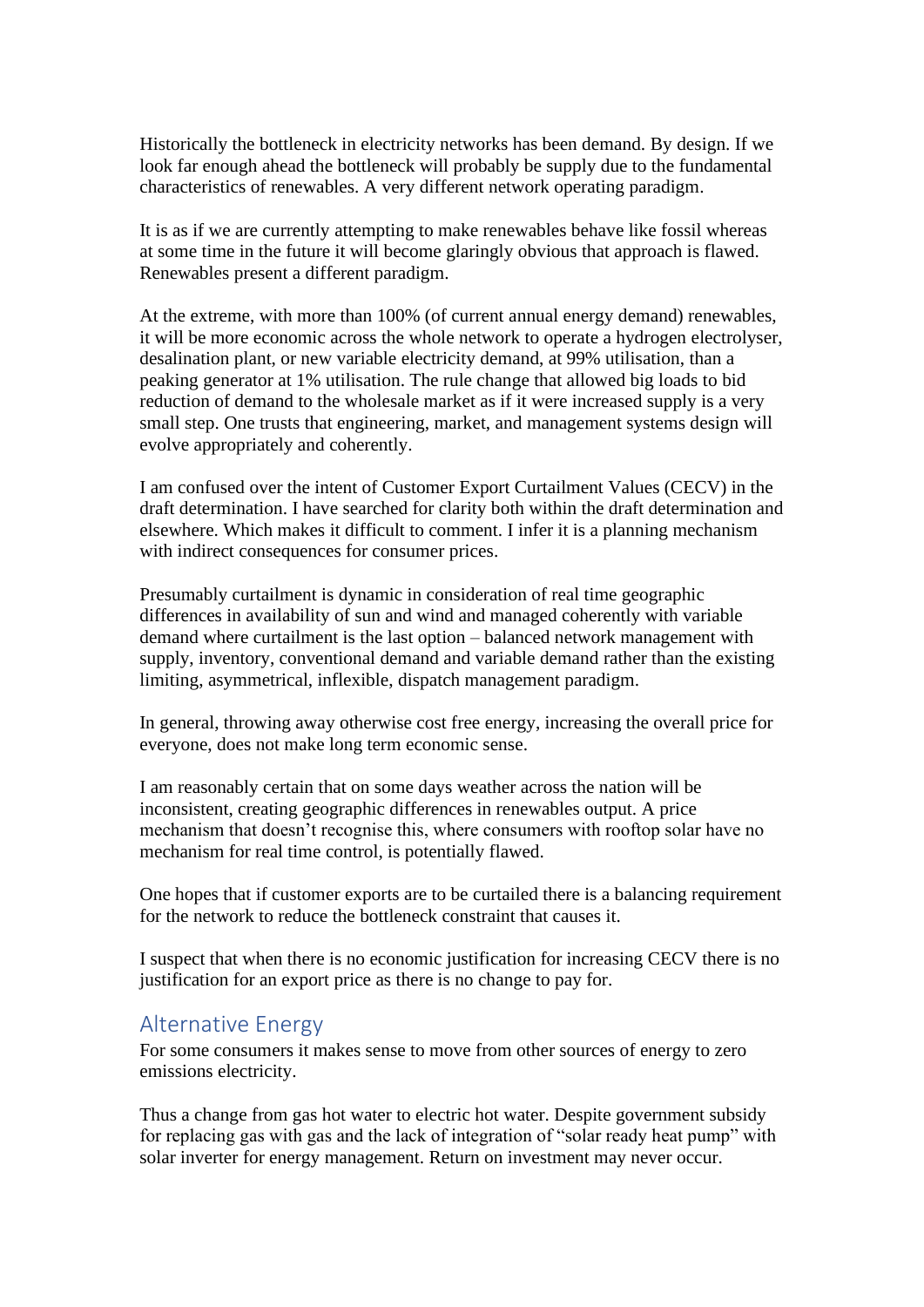An interesting conundrum when considering a change from gas cooking to electric induction cooking is that simple avoidance of fixed costs for gas vs potential increased fixed cost from electricity capacity charges has become more relevant than the unit cost of gas and electricity. Including the "game the system" absurdity of starting cooking at quarter to the half hour and stopping for a half hour a quarter after the half hour.

It is in the interests of the electricity network to increase MWh to reduce \$/MWh and remain competitive with other sources of energy.

## Inventory in Storage

Inventory decouples supply and demand. Utilisation of both supply and demand can be optimised. Also reliability of supply may be improved. Most supply chains minimise inventory. Electricity is adding inventory, held in storage.

At present batteries, pumped storage, and other storage technologies recover costs through the arbitrage between off-peak and peak prices. As the amount of inventory in the system increases the arbitrage will decrease, rendering storage less economic. Currently it is in the interests of storage owners to hide inventory levels.

AEMO will manage energy as well as power, inventory levels will be visible to the wholesale market. Household aggregators will make aggregate inventory in household batteries visible to the market. One hopes that the boundary that is the meter can be easily crossed.

In the last AEMC Reliability Review reliability was expressed in terms of excess supply capacity. The role of storage in reliability, and the potential introduction of "safety stock" as an alternative to excess supply capacity, has not yet been seriously considered. In my terms, we will pay Snowy 2.0 to hopefully never have to use all the 7 days of inventory the system will contain.

I have an unfortunate nightmare that is the storage equivalent of "Pelican Point" (lack of a gas supply when needed). It goes "please regenerate", with the unfortunate response "sorry, the battery's empty".

At some stage the effect of storage on network reliability may be considered in a similar way to excess supply capacity and be paid for appropriately. Until that happens the economics of storage in general, and household batteries in particular, will degrade as arbitrage decreases.

Ultimately there will be sufficient storage to maintain close to a constant price through 24 hours. Whether the market allows that is up to market design and regulation.

#### Capacity Demand Charge, Tariff Structure, and Measurement

This example of tariff structure is included to provide an insight into what may happen with the proposed export capacity tariff in reality.

In SE Queensland there seems to be a new default tariff including a capacity demand charge. Introduced either at meter change to "smart meter" or 1<sup>st</sup> July 2021.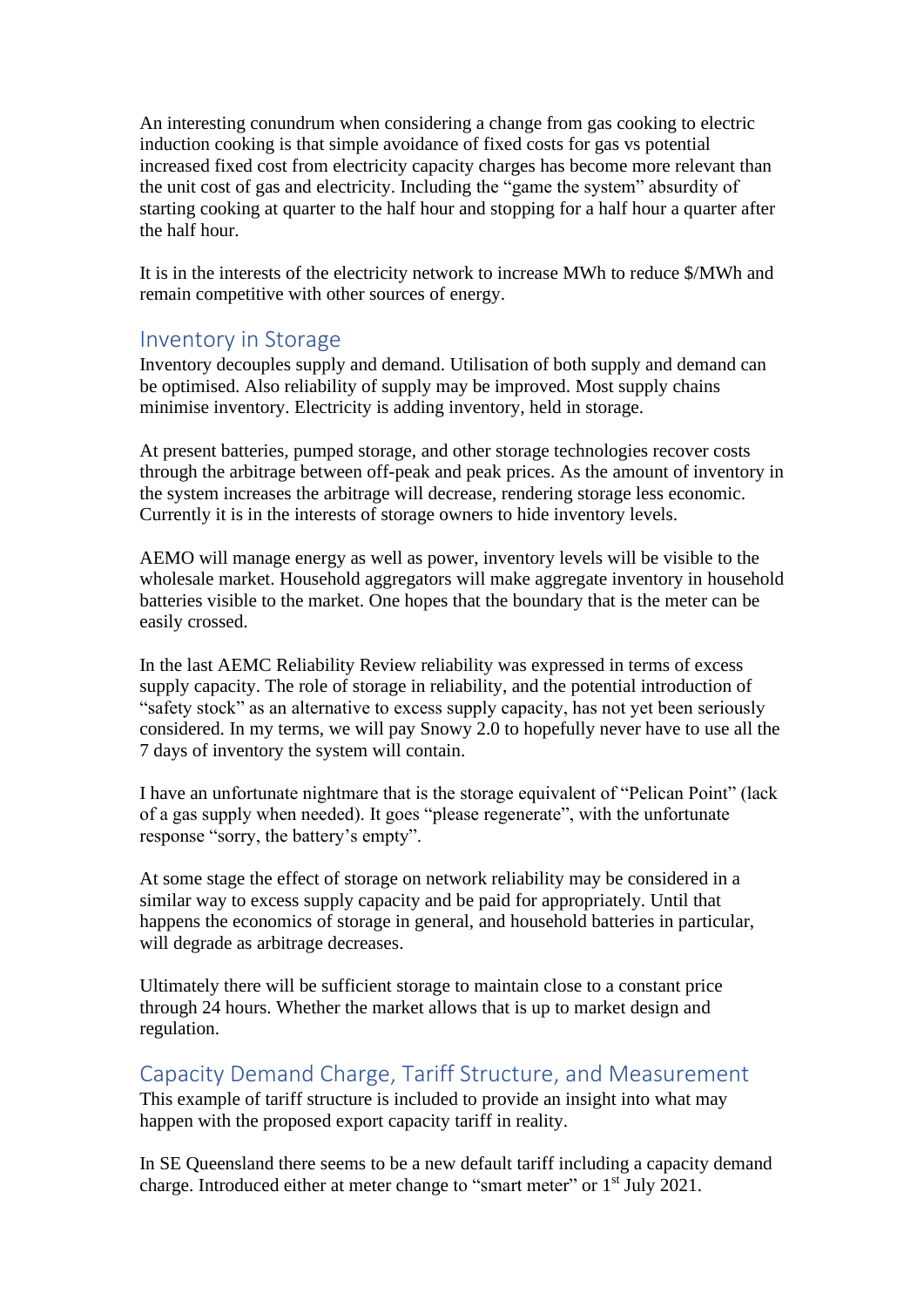From the "pricing proposal" document:-

| Charge        | <b>Charging Parameter</b>                     |  |
|---------------|-----------------------------------------------|--|
| Demand Charge | Represented as either a rate $(\$)$ per kW    |  |
|               | or a rate $(\$)$ per kVA. Different           |  |
|               | parameters apply to this charge for           |  |
|               | different tariffs. Within a tariff structure, |  |
|               | demand charge rates can be:-                  |  |
|               | Applied year round (with                      |  |
|               | different peak window rates)                  |  |
|               | Calculated based on:                          |  |
|               | A single period in the month, or              |  |
|               | The maximum demand within a                   |  |
|               | peak demand window                            |  |

From the "residential tariffs and prices" document:-

| <b>Charging Parameter</b>           | Unit                              |  |
|-------------------------------------|-----------------------------------|--|
| Peak Demand                         | $\frac{1}{2}$ \$ per kW per month |  |
| (Peak charging timeframe: weekdays* |                                   |  |
| and weekends 4pm - 9pm)             |                                   |  |

From last year's "Network Tariff Guide"

| <b>Tariff Structure</b> | <b>Charging Parameter</b>           |  |
|-------------------------|-------------------------------------|--|
| Demand Charge           | Unit: \$/kW/month.                  |  |
|                         | Quantity: Maximum kilowatt demand   |  |
|                         | measured as a single peak over a 30 |  |
|                         | minute period during peak charging  |  |
|                         | window.                             |  |

From the bill:-

| Tariff Description      | Total Usage (kWh) | Charge (inc GST) | Total (inc GST) |
|-------------------------|-------------------|------------------|-----------------|
| Capacity Demand         | 1.300             | \$0.25971        | \$7.09          |
| $\vert$ Charge (KW/Day) |                   |                  |                 |

After much bother, a few phone calls, a letter to the relevant CEOs, the charge was unpacked to my satisfaction.

Peak Demand is the network peak demand, not the consumer peak. The "peak demand window" is 4pm to 9pm for all days.

Actual measurement seems to be kWh for each 30 minute period (4:00-4:30, 4:30- 5:00 windows). A calculation based on kWh per 30 minutes as kWh/0.5 hours renders average kW for each 30 minute period. From which the maximum average kW can be selected and a \$/kW/day rendered.